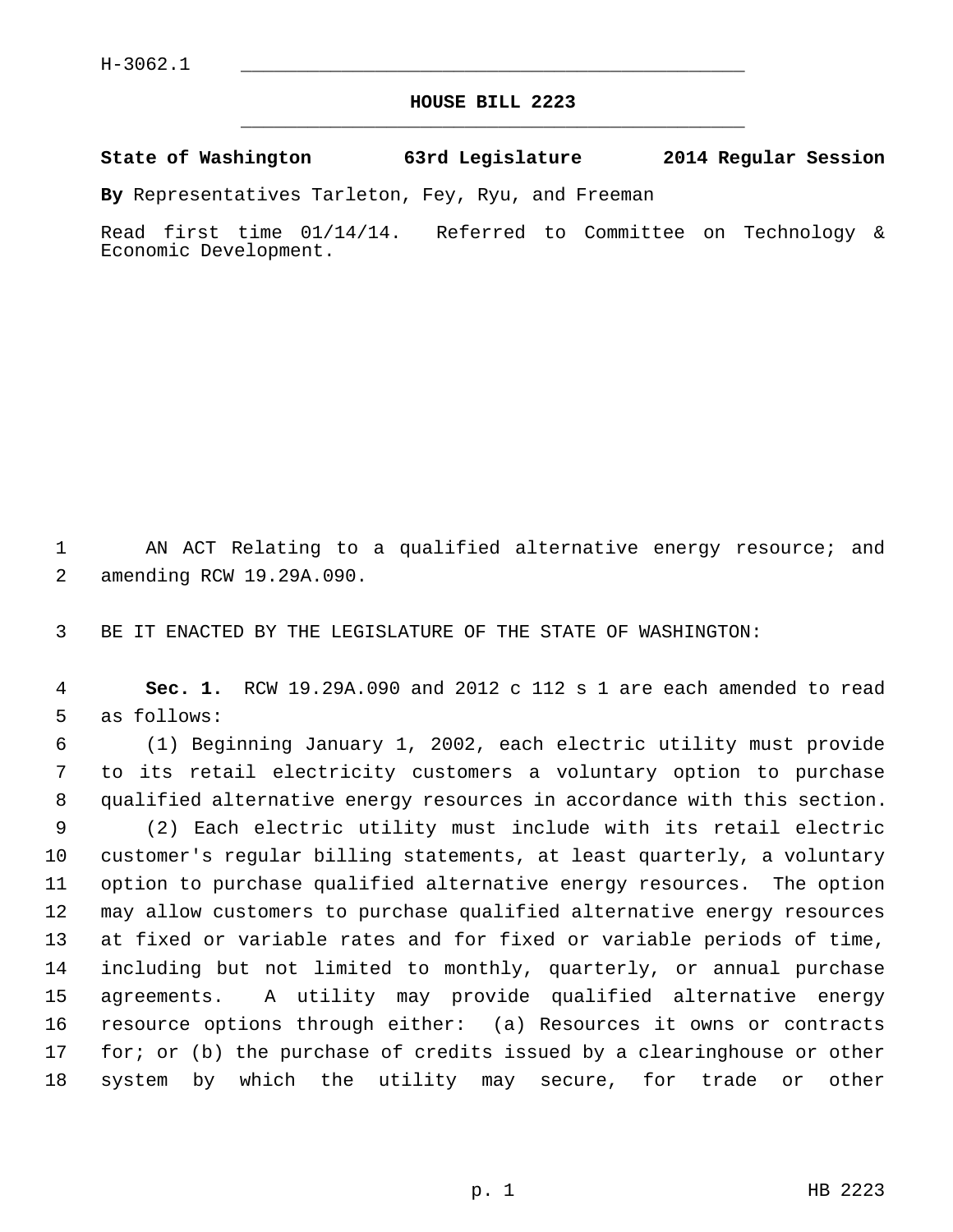1 consideration, verifiable evidence that a second party has a qualified 2 alternative energy resource and that the second party agrees to 3 transfer such evidence exclusively to the benefit of the utility.

 4 (3) For the purposes of this section, a "qualified alternative 5 energy resource" means the electricity or thermal energy produced from 6 generation facilities that are fueled by: (a) Wind; (b) solar energy; 7 (c) geothermal energy; (d) landfill gas; (e) wave or tidal action; (f) 8 gas produced during the treatment of wastewater; (g) qualified 9 hydropower; or (h) biomass energy based on animal waste or solid or 10 liquid organic fuels from wood, forest, or field residues, or dedicated 11 energy crops that do not include wood pieces that have been treated 12 with chemical preservatives such as creosote, pentachlorophenol, or 13 copper-chrome-arsenic.

14 (4) For the purposes of this section, "qualified hydropower" means 15 the energy produced either: (a) As a result of modernizations or 16 upgrades made after June 1, 1998, to hydropower facilities operating on 17 May 8, 2001, that have been demonstrated to reduce the mortality of 18 anadromous fish; or (b) by run of the river or run of the canal 19 hydropower facilities that are not responsible for obstructing the 20 passage of anadromous fish.

21 (5) The rates, terms, conditions, and customer notification of each 22 utility's option or options offered in accordance with this section 23 must be approved by the governing body of the consumer-owned utility or 24 by the commission for investor-owned utilities. All costs and benefits 25 associated with any option offered by an electric utility under this 26 section must be allocated to the customers who voluntarily choose that 27 option and may not be shifted to any customers who have not chosen such 28 option. Utilities may pursue known, lawful aggregated purchasing of 29 qualified alternative energy resources with other utilities to the 30 extent aggregated purchasing can reduce the unit cost of qualified 31 alternative energy resources, and are encouraged to investigate 32 opportunities to aggregate the purchase of alternative energy resources 33 by their customers. Aggregated purchases by investor-owned utilities 34 must comply with any applicable rules or policies adopted by the 35 commission related to least-cost planning or the acquisition of 36 renewable resources.

37 (6) Each consumer-owned utility must maintain and make available 38 upon request of the department and each investor-owned utility must